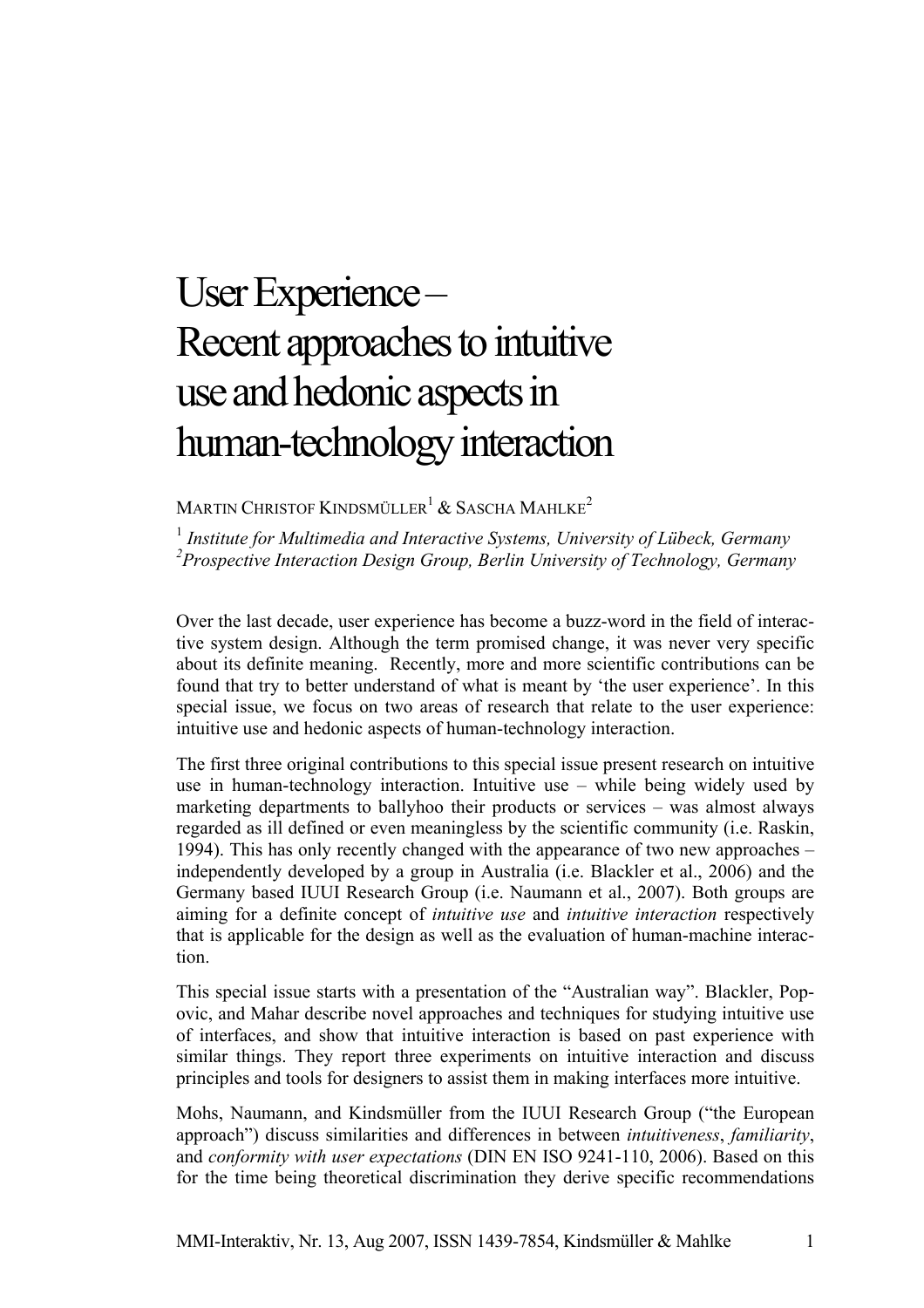on how to design technical systems that are either conform with the users' expectations or allow for intuitive use.

In the last contribution to the "intuitive use" section of this special issue Blackler and Hurtienne present first steps towards a unified view of intuitive interaction. The two previously independent approaches to investigating intuitive interaction in Australia and Germany are described and compared. Definitions, models and tools like design methodologies, design principles, questionnaires, and an online database are presented.

In his keynote speech at CHI2007 on reaching for the intuitive, Bill Moggridge suggested that intuitive use does not only improve performance but also leads to a more positive emotional experience of the interaction. Hedonic aspects are another group of qualities that are associated with positive emotional experiences during humantechnology interaction (Mahlke & Thüring, 2007). They can be seen as qualities of interactive system that go beyond the system's mere instrumental value (Hassenzahl & Tractinsky, 2006). The remaining three original articles of this special issue present research on hedonic aspects in human-technology interaction.

Mahlke, Lemke, and Thüring describe an approach to the measurement of noninstrumental qualities that defines aesthetic and symbolic aspects as main subcategories and discuss further relevant sub-dimensions. An exemplary study on mobile phones is presented to describe the application of the approach.

Sen, Lindgaard, and Patrick present an exploratory study to examine potential crosscultural differences in the relevance of symbolic aspects for the overall appeal of university website. The study tries to identify cultural markers guided by Hofstede's approach (1980) to cultural differences.

Schrepp, Held, and Fischer discuss the application of different scaling procedures to assess visual aesthetic aspects of interface designs. They describe the procedures of BTL-scaling and conjoint analysis and demonstrate their application to the assessment of aesthetic qualities of form designs describing two empirical studies.

In the community section of this special issue, a contribution by Hartmut Ginnow-Merkert to intuitive interaction from a designer's perspective discusses the relevance of animation and continuity in interaction. An interview with Gitte Lindgaard is presented by Sascha Mahlke that focuses on her research on visual appeal and aesthetics in human-technology interaction. Furthermore, John Maedas' new book *Laws of Simplicity* is reviewed by Thomas Winkler.

Finally, a compilation of the abstracts of the accepted submissions for the [7. Berliner](http://www.zmms.tu-berlin.de/de/veranstaltungen/7bwmms/index.php)  [Werkstatt Mensch-Maschine-Systeme](http://www.zmms.tu-berlin.de/de/veranstaltungen/7bwmms/index.php)  $(7<sup>th</sup>$  Berlin Workshop Human-Machine-Systems) is added to give an outlook to the conference that will be held in Berlin from October  $10^{th}$  to  $12^{th}$ .

In the process of reviewing and editing the articles for this special issue it turned out, that the concept of intuitive use as well as hedonic aspects as a subject matter of human-machine interaction research are still very controversial within the scientific community. We therefore asked protagonists of different disciplines to comment on this approaches and we are able to announce that there will be at least two peer commentaries on the concept of intuitive use included in the next issue of MMIinteraktiv. To widen the scope we would like to ask you to join this discussion.